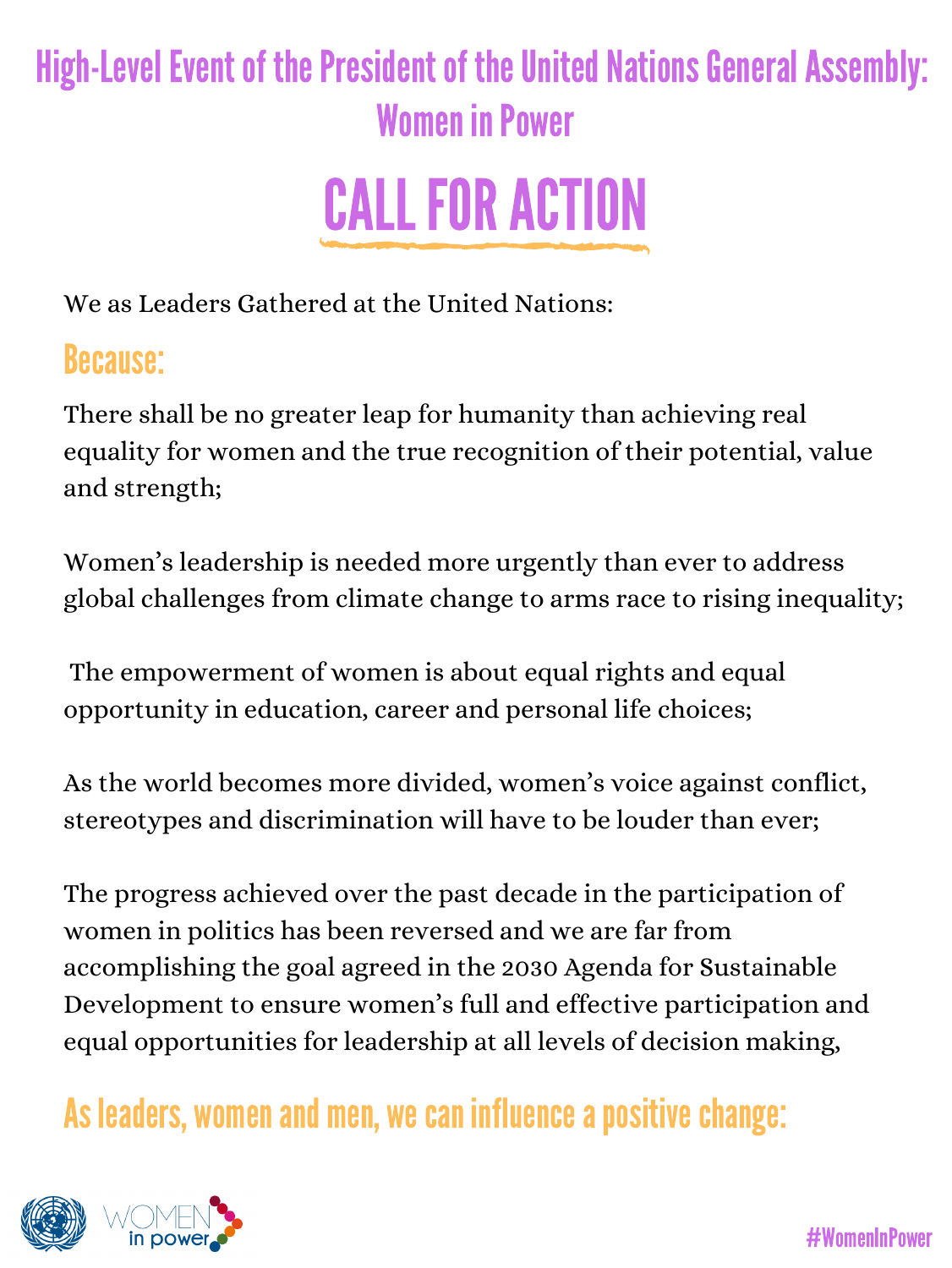## We call on all leaders to the following eight action points for women's participation in power:

1. Lead by example by mentoring young women to strengthen their capacity to participate in politics;

2. Identify and work with champions all over the world to push for national actions required to empower women and give the opportunity to participate as leaders in politics;

3. Create synergies and strengthen the networks that encourage women to participate in politics and support the sharing of knowledge and experience;

4. Promote legal frameworks including laws and policies to ensure the full participation of women in politics without discrimination;

5. Develop specific measures to address violence against women in politics in all its forms and manifestations;

6. Adopt policies that ensure women's equal participation in the economy and in society at large, including shared parental leave, and access to quality child care as investments that create a better future for all of us;

7. Give priority to girls' education and the economic empowerment of women as key ingredients for women to achieve their full potential;

8. Create an environment where gender equality is respected, and inclusion is part of the organizational culture in all spheres of society;